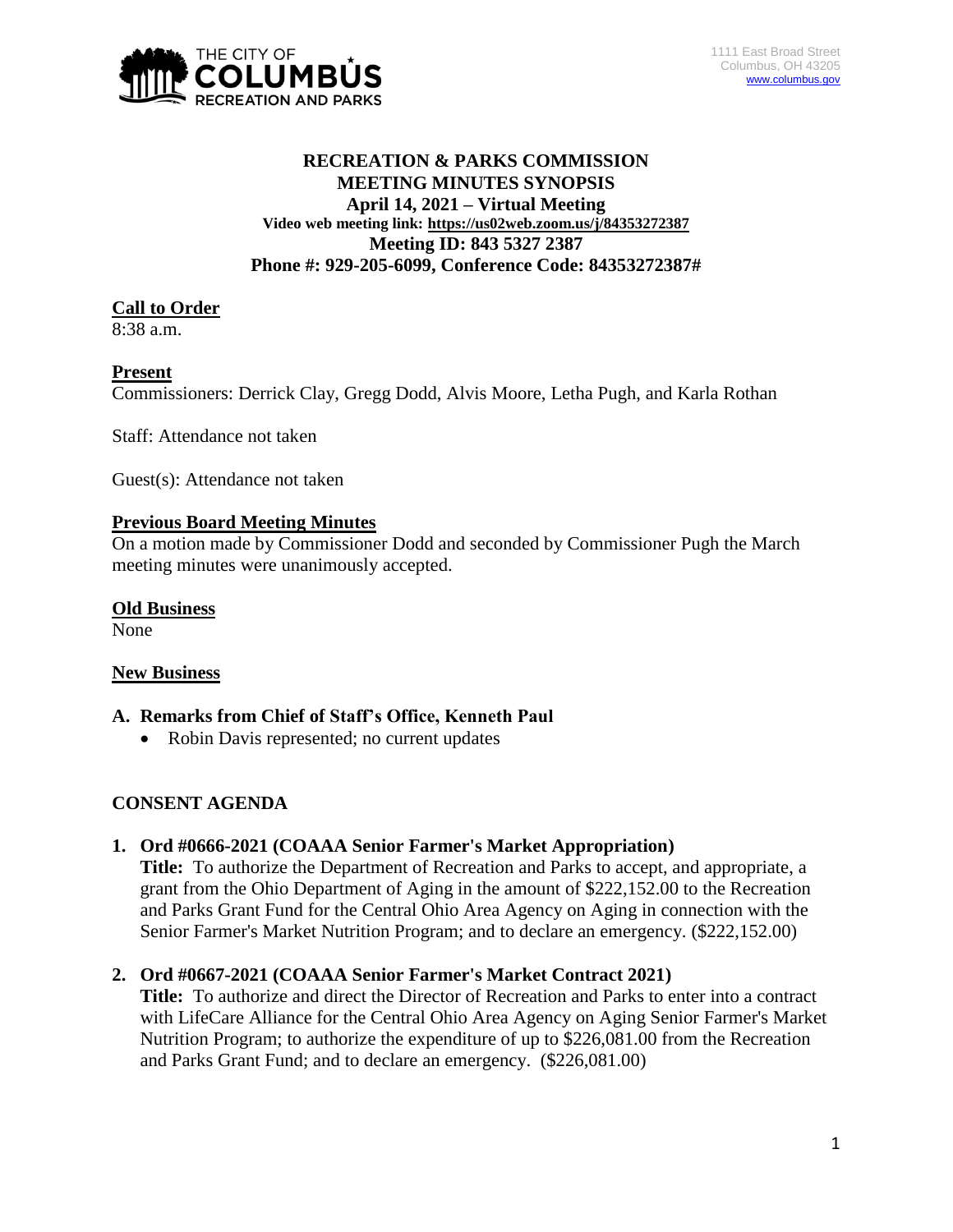

# **3. Ord #0797-2021 (COAAA PASSPORT Supplemental Expenditure 2021)**

**Title:** To authorize the expenditure of up to \$3,666,668.00 from the Recreation and Parks Grant Fund; to authorize the Director of Recreation and Parks to increase various contracts for PASSPORT home care and Assisted Living services; and to declare an emergency. (\$3,666,668.00)

## **4. Ord #0929-2021 (Greenways CIP AC2021)**

**Title:** To authorize the City Auditor to establish a certificate in the amount of \$200,000.00 for various expenditures for labor, material and equipment in conjunction with greenways trails system improvements within the Recreation and Parks Department; to authorize the expenditure of \$200,000.00 from the Voted Recreation and Parks Bond Fund; and to declare an emergency. (\$200,000.00)

## **5. Ord #0930-2021 (CIP Staff Billing, Cost Allocation 2020-21)**

**Title:** To authorize and direct the City Auditor to establish a certificate in the amount of \$1,000,000.00 for the reimbursement of staff time related to the administration of Recreation and Parks 2020-2021 Capital Improvement Projects; and to authorize the expenditure of \$1,000,000.00 from the Voted Recreation and Parks Bond Fund. (\$1,000,000.00)

On a motion made by Commissioner Rothan and seconded by Commissioner Dodd the Commission unanimously approved the Consent Agenda.

# **ADMINISTRATION AGENDA**

### **6. Ord #0899-2021 (Raymond Golf Course Pump Replacement - Hole 10)**

**Title:** To authorize the Director of Recreation and Parks to enter into contract with National Water Services, LLC for the Raymond Golf Course Pump Replacement - Hole 10 Project; to authorize the transfer of \$57,065.00 within the Recreation and Parks Voted Bond Fund, to authorize the amendment of the 2020 Capital Improvements Budget; to authorize the expenditure of \$57,065.00 from the Recreation and Parks Voted Bond Fund; and to declare an emergency. (\$57,065.00)

### **7. Ord #0912-2021 (Greater Columbus Rowing Association Lease 2021)**

**Title:** To authorize the Director of Recreation and Parks, with the approval of the Director of Finance and Management and the Director of the Department of Public Utilities to enter into lease agreements with the Greater Columbus Rowing Association (Hereinafter "GCRA") in conjunction with their rowing activities from Griggs Boathouse and on Griggs Reservoir.

### **8. Ord #0913-2021 (Turnberry Golf Course Improvements)**

**Title:** To authorize the Director of Recreation and Parks to enter into contract with CESO, Inc. for the Turnberry Golf Course Improvements Design Project; to authorize the transfer of \$106,900.00 within the Recreation and Parks Voted Bond Fund, to authorize the amendment of the 2020 Capital Improvements Budget; to authorize the expenditure of \$106,900.00 from the Recreation and Parks Voted Bond Fund; and to declare an emergency. (\$106,900.00)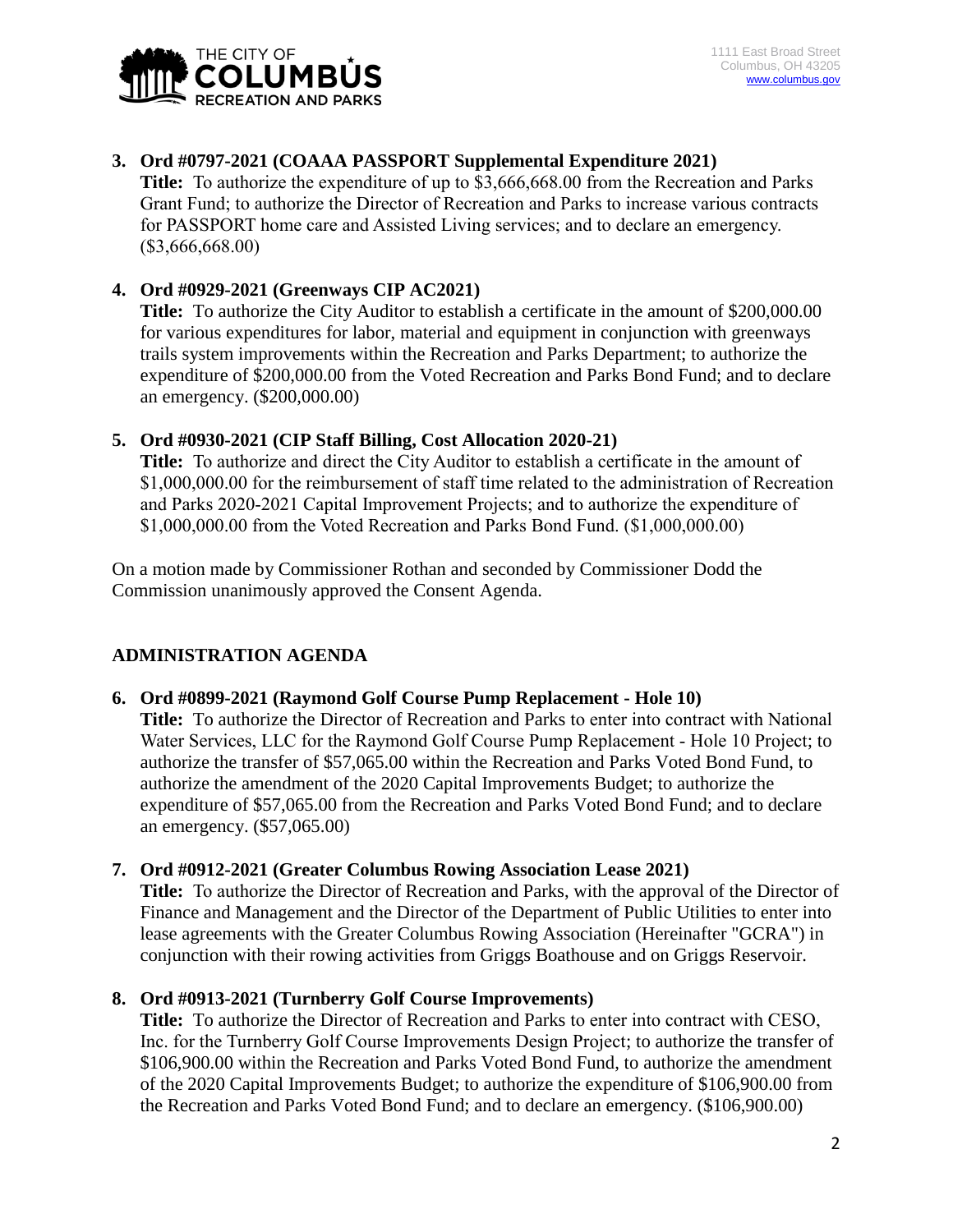

## **9. Ord #0922-2021 (2020 Gym Dividers Professional Services Contract)**

**Title:** To authorize and direct the Director of the Recreation and Parks Department to enter into contract with XYZ Professional Services, LTD to provide engineering services for the 2020 Gym Dividers and to authorize an expenditure of \$133,032.00 from the Recreation and Parks Voted Bond Fund; and to declare an emergency. (\$133,032.00)

### **10. Ord #0923-2021 (2021 CDBG Funded Hard Surface Improvements)**

**Title:** To authorize the Director of the Recreation and Parks Department to enter into contract with M&D Blacktop for the Hard Surface Improvements 2020 – 2021; to authorize an expenditure of \$158,940.80 from funds provided by the Community Development Block Grant (CDBG) program; to authorize an expenditure of \$2,000.00 from the Recreation and Parks Voted Bond Fund for interdepartmental fees for prevailing wage; and to declare an emergency. (\$160,900.80)

#### **11. Ord #0931-2021 (2020-21 Roof Renovation Program)**

**Title:** To authorize the Director of the Recreation and Parks Department to enter into contract with General Maintenance and Engineering Company for the Roof Renovations 2020 - 2021 project; to authorize the expenditure of \$1,868,500.00 from the Voted Recreation and Parks Bond Fund; and to declare an emergency. (\$1,868,500.00)

#### **12. Ord #0937-2021 (Downtown Connectors Phase I Construction)**

**Title:** To authorize the Director of the Recreation and Parks Department to enter into contract with Columbus Asphalt Paving, Inc. for the construction of Downtown Connector Trail – Phase 1 and to authorize an expenditure of \$365,797.80 from the Recreation and Parks Voted Bond Fund; and to authorize an expenditure of \$31,000.00 from the Recreation and Parks Voted Bond Fund for interdepartmental inspections and fees; and to declare an emergency. (\$396,797.80)

#### **13. Ord #0938-2021 (Hard Surface Improvements 2021)**

**Title:** To authorize the Director of the Recreation and Parks Department to enter into contract with M&D Blacktop for the Hard Surface Improvements  $2020 - 2021$ ; to authorize an expenditure of \$901,826.80 from the Recreation and Parks Voted Bond Fund; to authorize an expenditure of \$2,000.00 from the Recreation and Parks Voted Bond Fund for interdepartmental inspections and fees; and to declare an emergency. (\$903,826.80)

### **14. Ord #0939-2021 (Hard Surface Improvements Construction Management and Inspection Services)**

**Title:** To authorize the Director of the Recreation and Parks Department to enter into contract with Dynotec, Inc. to provide construction management services for CRPD's annual Hard Surface Program and to authorize an expenditure of \$129,183.22 from the Recreation and Parks Voted Bond Fund; and to declare an emergency. (\$129,183.22)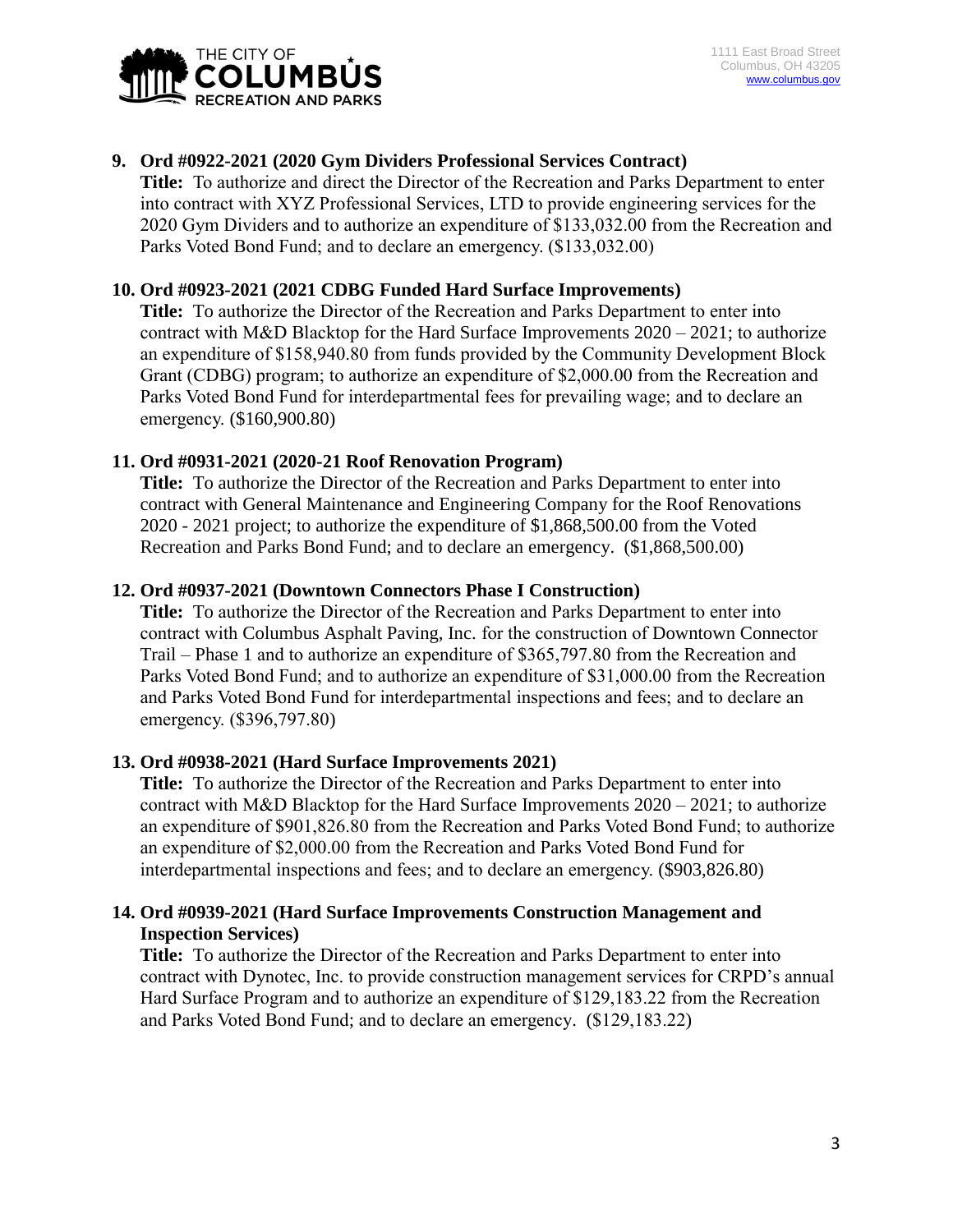

## **15. Ord #0940-2021 (Glenwood and Windsor Swimming Pool Replacements – Professional Services for Design)**

**Title:** To authorize the Director of the Recreation and Parks Department to enter into contract with Williams Architects to provide professional design services for the Glenwood and Windsor Swimming Pool Replacement Project; to authorize an expenditure of \$1,000,000.00 from funds provided by the Community Development Block Grant (CDBG) program; and to declare an emergency. (\$1,000,000.00)

### **16. Ord #0941-2021 (Street Tree Installation Spring 2021 MGI)**

**Title:** To authorize the Director of the Recreation and Parks Department to enter into contract with Greenscapes Landscape Company for the installation of 1002 street trees throughout the City of Columbus; to authorize the expenditure of \$315,574.00 (incl. \$28,000.00 contingency) funded by the Mayor's Green Initiative (MGI); and to declare an emergency. (\$315,574.00)

## **17. Ord #0942-2021 (Street Tree Installation Spring 2021 (Greater Hilltop & North Central UIRF Neighborhoods)**

**Title:** To authorize and direct the Director of the Recreation and Parks Department to enter into contract with GreenScapes Landscape Company for the installation of 307 street trees in the Hilltop and North Central Area Communities; to authorize the expenditure of \$98,109.00 (incl. \$10,000.00 contingency) funded by the Dept. of Development and the Urban Infrastructure Recovery Fund (UIRF), and to declare an emergency. (\$98,109.00)

## **18. Ord #0934-2021 (Emerald Ash Borer (EAB) -Urban Forestry Master Plan (UFMP) 2020-21)**

**Title:** To authorize the Director of Recreation and Parks to enter into various contracts for management of the Emerald Ash Borer infestation; to authorize the amendment of the 2021 Capital Improvements Budget; to establish Auditor's Certificates in the amount of \$508,985.62; to authorize the expenditure of \$508,985.62 from the Recreation and Parks Voted Bond Fund; and to declare an emergency. (\$508,985.62)

# **19. Ord #0935-2021 (Golf Courses Spring Fertilizer Application 2021)**

**Title:** To authorize the Director of Finance and Management to enter into contract with the Harrell's, LLC for the purchase of Golf course fertilizer for Spring application on all 6 golf courses on behalf of the Recreation and Parks Department; to waive the competitive bidding provisions of City Code; to authorize the expenditure of \$508,985.62 from and within the Recreation and Parks Operating Fund; and to declare an emergency. (\$508,985.62)

### **20. Ord #0936-2021 (Stageline Mobile Stage 2021)**

**Title:** To authorize the Director of the Recreation and Parks Department to enter into a contract with Stageline Mobile Stage to purchase an SL75 Mobile Stage with specific accessories included; to authorize the expenditure of \$85,850.00 and to declare an emergency. (\$85,850.00)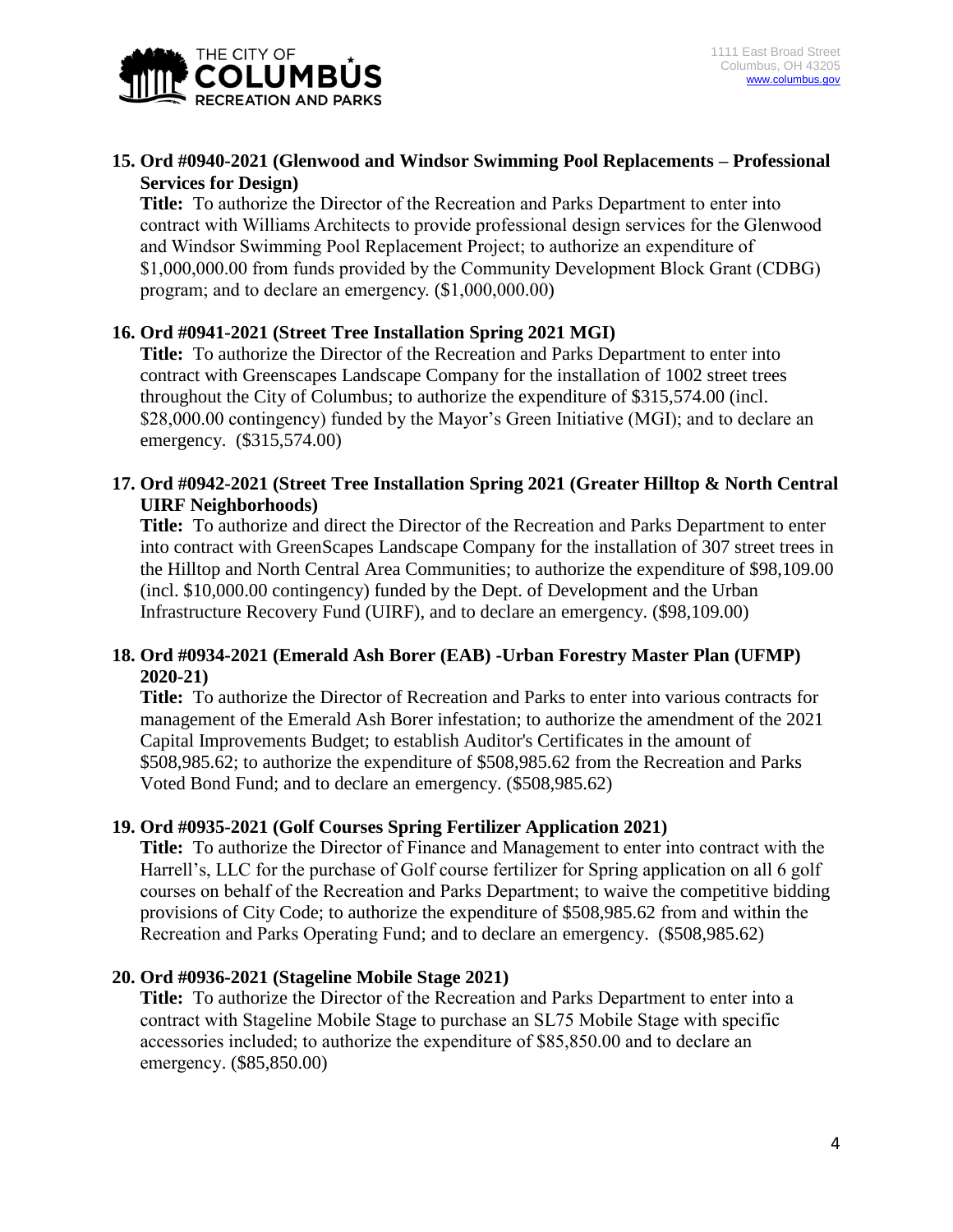

# **21. Ord #0944-2021 (Class Acts 2021)**

**Title:** To authorize and direct the Director of Recreation and Parks to enter into a contract with Class Acts Columbus, Inc. to provide talent buying, fiscal agent, and event management services for events produced by the Office of Special Events; to authorize the expenditure of \$335,000.00 from the Recreation and Parks Operating Fund; to waive the competitive bidding provisions of the Columbus City Codes; and to declare an emergency. (\$335,000.00)

On a motion made by Commissioner Dodd and seconded by Commissioner Pugh the Commission unanimously approved the Administration Agenda.

# **RECREATION & PROGRAM SERVICES AGENDA**

## **22. Ord #0924-2021 (Transit Cargo Van 2021 "Funmobile")**

**Title:** To authorize the Director of Finance and Management to enter into various contracts for the purchase of a van, upfit and wrapping of the van for the Recreation and Parks Department; to authorize the expenditure of \$65,000.00 from the Recreation and Parks Voted Bond Fund, to establish an Auditor's certificates in the amount of \$65,000.00; and to declare an emergency**.** (\$65,000.00)

On a motion made by Commissioner Pugh and seconded by Commissioner Rothan the Commission unanimously approved the Recreation & Parks Program Services Agenda.

# **PARKS OPERATIONS & MAINTENANCE AGENDA**

# **23. Ord #0914-2021 (Dump Truck Upfit 2021)**

**Title:** This vote is in support of the Department's eighteen-month effort to evaluate Columbus' trees, gather community input, and strategically invest in our urban forest. The Commission supports the Department's efforts resulting in the Urban Forestry Master Plan and supports its immediate implementation.

On a motion made by Commissioner Moore and seconded by Commissioner Clay the Commission unanimously approved the Parks Operations & Maintenance Agenda.

# **URBAN FORESTRY MASTER PLAN**

### **24. Commission Only (Urban Forestry Master Plan)**

**Title:** This vote is in support of the Department's eighteen-month effort to evaluate Columbus' trees, gather community input, and strategically invest in our urban forest. The Commission supports the Department's efforts resulting in the Urban Forestry Master Plan and supports its immediate implementation.

On a motion made by Commissioner Rothan and seconded by Commissioner Dodd the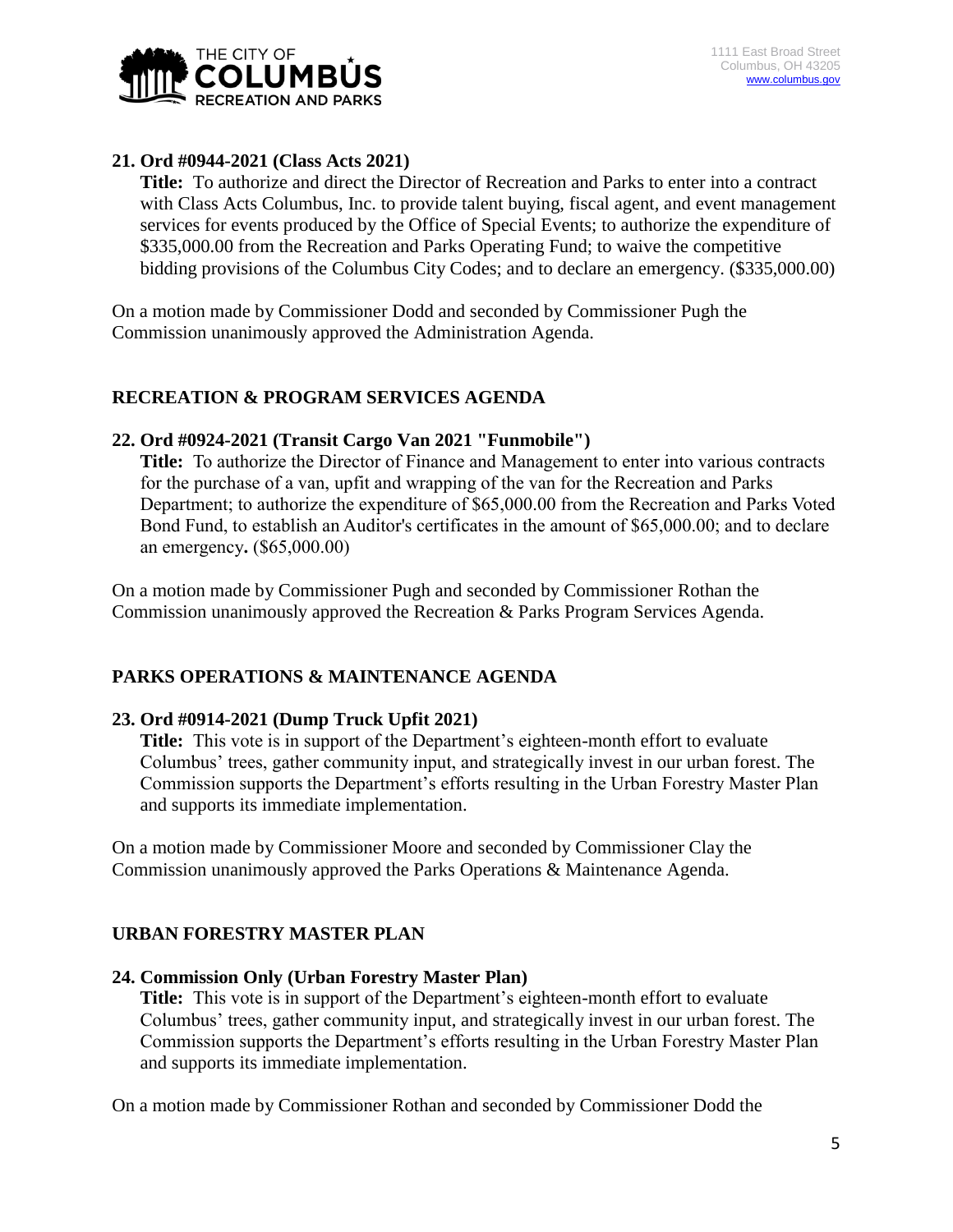

Commission unanimously approved the Urban Forestry Master Plan.

# **Department and Project Updates**

- Columbus Sports Park
- Creative Campus
- Glenwood and Windsor pools
- Capital Improvement Plan for Aquatics

# **Division Updates**

- Community Relations, Sophia Fifner
	- *o* Proactive media alerts to help with the busy summer season questions/concerns
	- *o* Arbor Day and Earth Day events update
	- *o* P.L.A.Y. Golf Outing
- Parks Maintenance & Operations, Assistant Director Troy Euton (Director Rakosky)
	- *o* Teams are prepping the parks for Spring
- Recreation & Program Services, Assistant Director Bernita Reese
	- *o* Schools Out Program (1 session complete, 1 upcoming)
	- *o* Covid Vaccination Clinics will be taking place at Community Centers On Monday's starting April 26<sup>th</sup>
- Youth & Family Development, Assistant Director Eric Brandon
	- *o* APPS Programming update
	- *o* NVI Program update (expansion)
	- *o* CARE Coalition
		- $\geq$  29 CPD Officer are participating
	- *o We Care Tour* update
	- *o* Summer Food Application
	- *o* Produce Model
	- *o* City Leaders & CapKids update
		- $\triangleright$  Working with Grove City, 43232 zip code
	- *o* Spring & Summer Camps
		- $\triangleright$  Free food and activities

# **Director's Comments**

- Implementation of Urban Forestry Master Plan
- Summer Camp and Aquatics roll out
- Columbus Sports Park Update
- Staffing vacancies
- Congratulations and thank you to Sophia Fifner for her work with the Columbus Recreation & Parks Department
- State of the City

# **Commission Comments**

- Commissioner Rothan asked if CRPD could work with an organization that specifically teaches swimming
- Commissioner Clay thanked Sophia Fifner for her time and work with CRPD